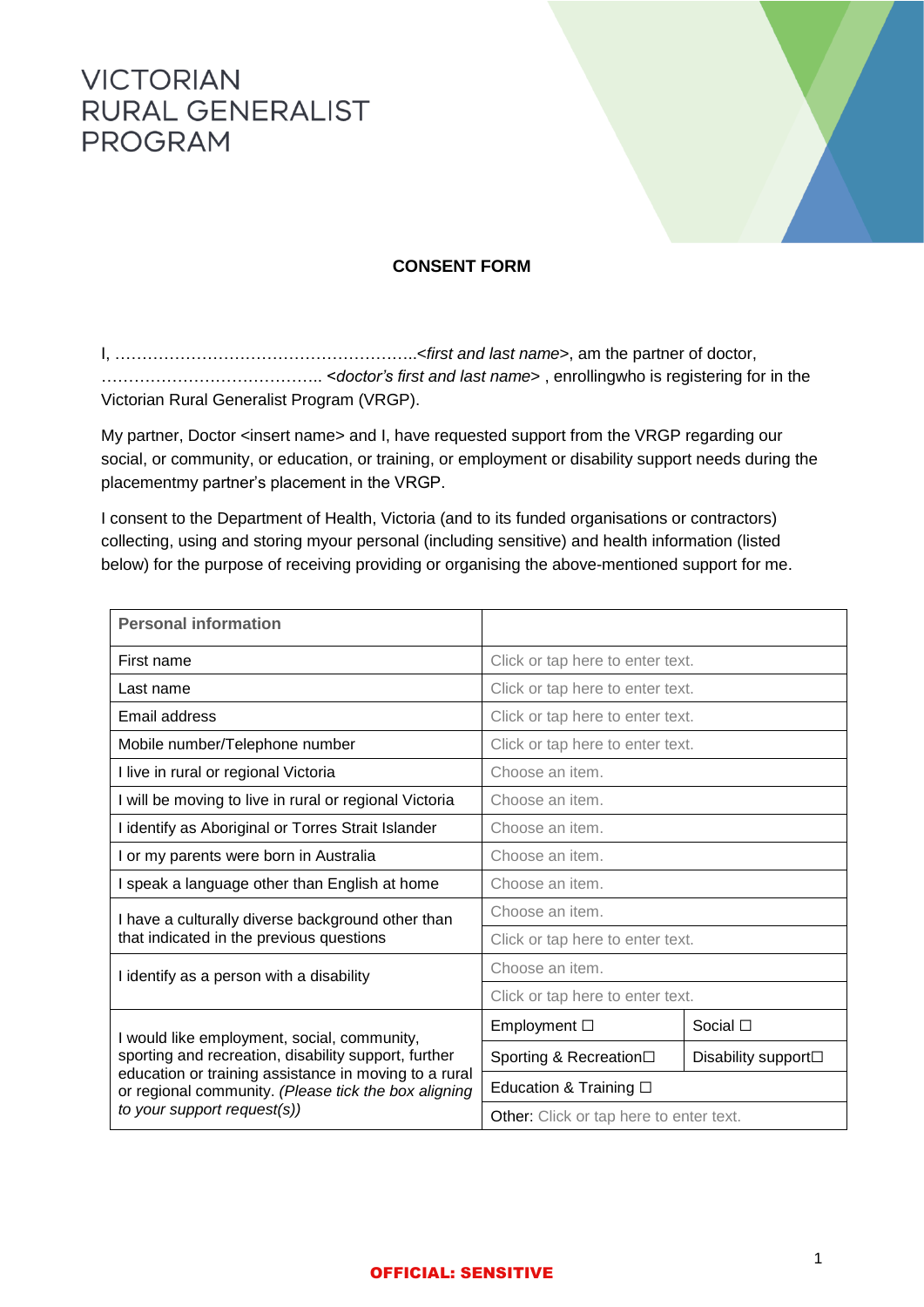| Partner name:      |             |
|--------------------|-------------|
| Partner signature: |             |
| Dated:             |             |
|                    | (signature) |
| Witness name:      |             |

## **Child's or Dependant's personal information**

I/We consent to the Department of Health, Victoria, or its funded organisations or contractors collecting, using and storing personal (including sensitive) and health information about my/our child(ren) or other dependant(s) for the purposes of obtaining providing or organising support from the VRGPfor my/our child(ren) or other dependant(s) during the term of the my/my partner's placement in the VRGP.

| <b>Information requested</b>                      | <b>Child's or Dependant's personal information</b> |                      |  |
|---------------------------------------------------|----------------------------------------------------|----------------------|--|
| First name                                        | Click or tap here to enter text.                   |                      |  |
| Last name                                         | Click or tap here to enter text.                   |                      |  |
| Date of birth and age                             | <b>D.O.B:</b> Click or tap here to enter text.     |                      |  |
|                                                   | Age in years: Choose an item.                      |                      |  |
| Gender or Sex                                     | Choose an item.                                    |                      |  |
| Do you have a Power of Attorney or Guardianship   | Choose an item.                                    |                      |  |
| Order for this child/dependant?                   | Power of Attorney $\Box$                           | Guardianship Order □ |  |
| Early learning, kindergarten or childcare needs   | Click or tap here to enter text.                   |                      |  |
|                                                   |                                                    |                      |  |
| Schooling and year level need(s)                  | Click or tap here to enter text.                   |                      |  |
| Support for developmental or learning delays?     |                                                    |                      |  |
| Our child/dependant identifies as a person with a | Choose an item.                                    |                      |  |
| disability                                        | Click or tap here to enter text.                   |                      |  |

*\*Repeat table for each child or dependant*

| <b>Partner's -</b> | Doctor's -        |  |
|--------------------|-------------------|--|
| <b>First and</b>   | <b>First and</b>  |  |
| <b>Last Name</b>   | <b>Last Name:</b> |  |

## OFFICIAL: Sensitive